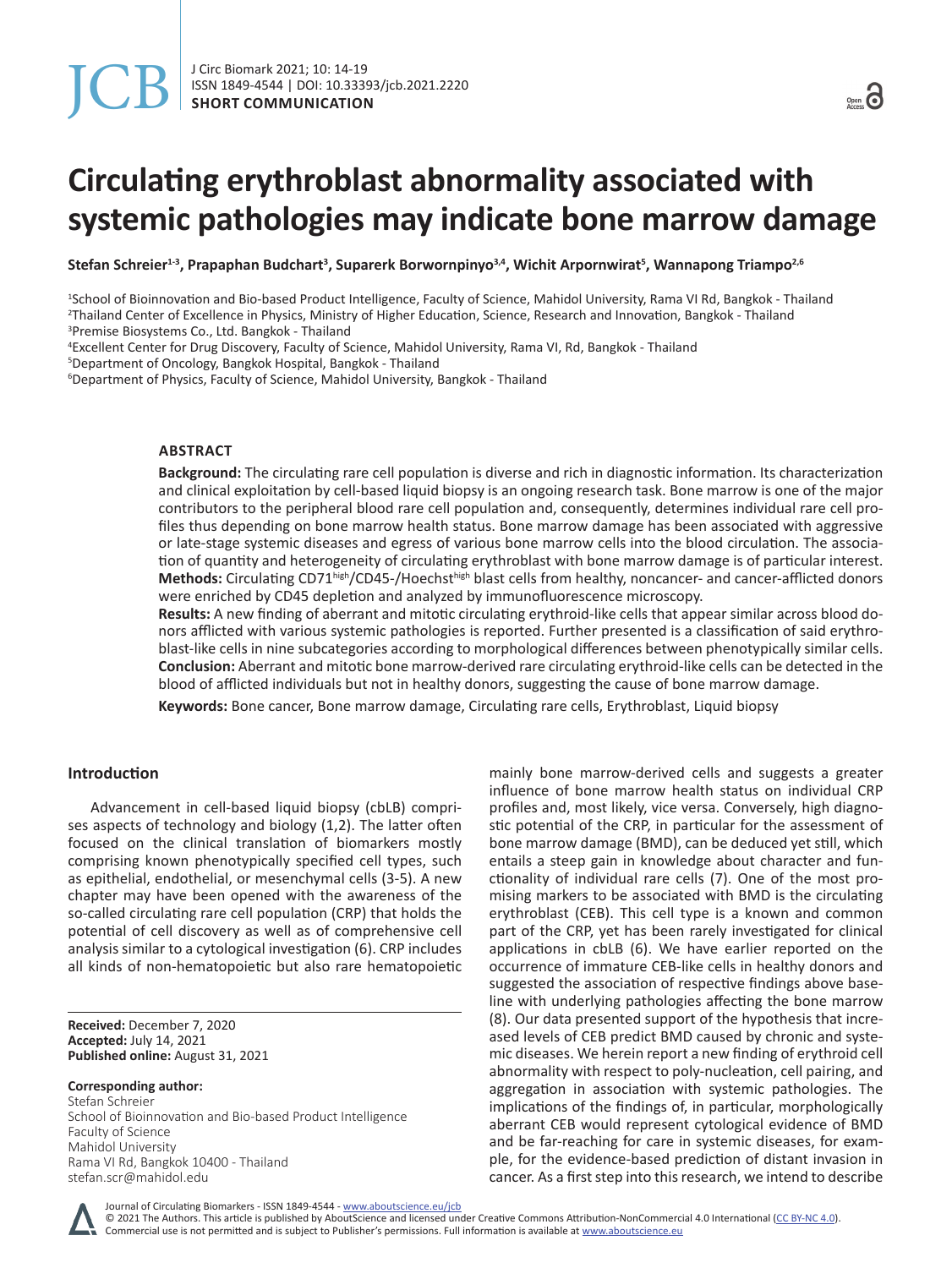and classify the newly found CEB abnormalities as part of CRP associated with systemic disorders and provide first-hand evidence of the association with BMD.

# **Theory of liquid biopsy-based BMD detection**

In cancer, BMD is an expected consequence of invasion by aggressive tumor cells referred to as disseminated tumor cells (DTC) and may entail a systemic response by way of egress of bone marrow cellular components that forms abnormal CRP profiles (6). Consequently, BMD detection in the setting of a cancer diagnosis is predictive of aggressive distant invasive disease. Relevant circulating cell types being indicative of and highly sensitive to slightest BMD are erythroid precursors that vary in quantity and maturation state upon bone marrow imbalances (8). CEB concentrations may vary in the range of <1 to  $2 \times 10^5$  cells/mL depending on age, lifestyle in the lower concentration regimen, and disease type and severity in the higher concentration regimen, respectively. The pathological mechanism behind erythroblast egress as well as abnormalities is not well understood in particular for nonerythroid pathologies. We suggest at least two pathologies at work. One is the dysregulation of erythropoiesis, another is a dysfunctional blood barrier. We theorize that a change in the micro-environment of the so-called erythroid islands (9) at the vascular niche is caused by stress, for example, by invasion and nesting of aggressive DTC. Stress may be caused by inducing hypoxic conditions or by interaction with the erythroblast committed central macrophage or the erythroblasts themselves (10,11). Hypoxia develops in growing tumors, suggesting that active/aggressive DTC may induce hypoxia in the bone marrow micro-environment as well and may outstrip their ability to take up oxygen and nutrients from their environment by diffusion. Tumor-induced hypoxia is associated with poor prognosis (12). Furthermore, DTC are theorized to be in competition with erythroblasts for physical interaction with the central macrophage, and then changing the activation state of the central macrophage in the erythroid island most likely causing inflammatory cell recruitment, dysregulation of erythroblast proliferation and maturation, and destabilization of the vascular integrity. Furthermore, erythroblast cell cycle defects may be caused by altered mitochondrial function (13).

# **Methods**

# *Patient cases*

Nonspecific systemic pathologies were chosen to investigate the presence of CEB abnormality comprising a late- and early-stage breast cancer sample taking liquid biopsy before palliative treatment and after surgery and during chemoadjuvant therapy treatment, respectively. The collection further comprised an extensive stage small cell lung cancer (SCLC) patient taking a liquid biopsy during 3rd line chemotherapy therapy and a stage 4 non-small cell lung adenocarcinoma before palliative treatment. Another liquid biopsy was taken from a stage 3 head and neck cancer patient during chemotherapy. Furthermore, subjectively healthy persons with

known underlying pathologies included three individuals afflicted with diabetes type II, osteoporosis, and thrombocytosis, respectively. Informed consent was sought from the patient at the time of the blood draw in accordance with institutional review board (IRB) protocol.

# *Detection platform*

The cbLB procedure has been described in our previous publication with modifications (8). In brief, 5 mL blood taken from 17 healthy donors and 4 cancer patients was subjected to pre-enrichment by red blood cell lysis yielding highly purified nucleated cells in the range of 1.8e7 to 5.5e7 cells. The cell suspension was further enriched by CD45 depletion assay employing an automated magnetic cell enrichment platform (Walderbach I, SanoLibio GmbH, Muenchen). The resulting cell suspension comprised carry-over leukocytes counting 3000 cells on average and all sorts of CD45-negative rare cells, among them CEB. In order to visualize their presence, the enriched cell suspension was subjected to cell membrane staining by conjugate antibodies reactive against CD71 and CD45 in both cases and nucleus staining by Hoechst Blue DNA stain. For analysis, the sample suspensions were loaded into a 386-well plate suitable for high-resolution image recording at 40× magnification using the Operetta system (PerkinElmar) and recording a bright field channel, channels for UV, green, and yellow fluorescence emission. Columbus analysis software served as screening and image analysis tool. Cells were identified as CEB in case of high expression of CD71 along the membrane, high nucleus density as well as complete absence of CD45 marker signal.

# **Results**

We have identified known but also thus far unreported CEB morphologies exclusively in diseased individuals that follow in principle typical descriptions of erythroblast morphology and erythroid-specific CD71<sup>High</sup>/CD45-/Hoechst<sup>High</sup> phenotype. Detected cell morphologies could be recognized across diseases and therefore grouped into four main morphological distinct types which could be further divided into a total of nine subtypes (Fig. 1). Type 1 CEB represents normal erythroblasts and were found commonly in healthy donor blood at low concentrations, which can be further grouped into small (type 1a) and large (type 1b) erythroblasts owing to the size differences to the erythroblast maturation process (8). Type 1a is the most abundant cell type in all samples and represents the matured circulating counterpart of otherwise bone marrow dwelling orthochromatic erythroblasts with diameters in the range of 6.5 µm to about 12.4 µm. Type 1a cells corresponded to the commonly described appearance with dense nuclei and a high nucleus to cytoplasm ratio (N/C ratio). Class 1b denotes less frequent large CEB with diameters exceeding 12.4 µm as previously described (8). Apart from the size, immaturity is represented by a low-density chromatin nuclei in the diameter of about 6  $\mu$ m to 10  $\mu$ m and exhibiting a low N/C. Type 1 CEB may reflect abnormal erythropoiesis by cell elevation above normal concentrations only (Tab. I). Type 1 CEB could be further divided into subtypes 1c and 1d comprising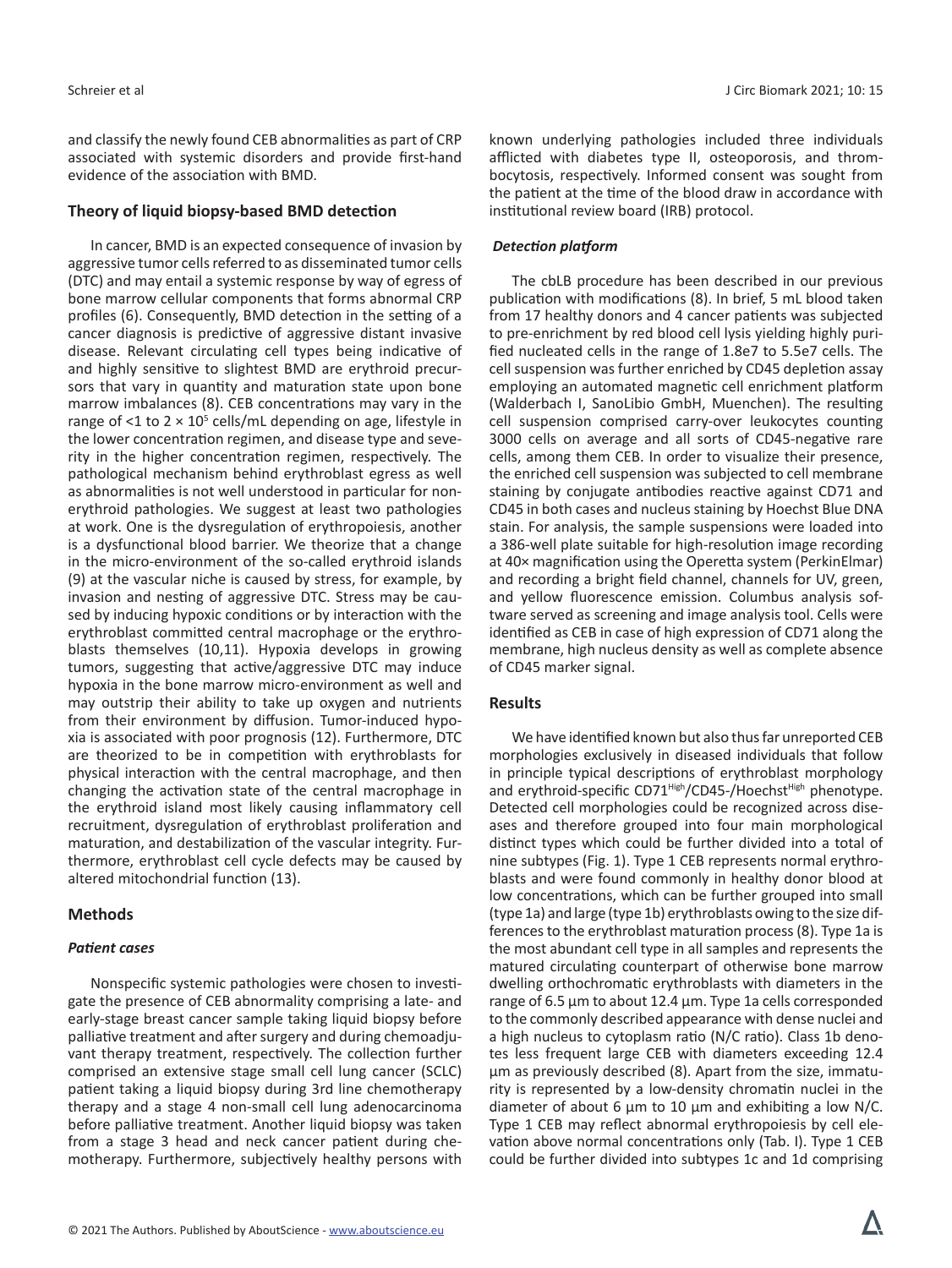

Fig. 1 - Gallery of CD71high/CD45-/Hoechsthigh circulating erythroblast (CEB) types. From left to right and upper to lower. The first two images represent normal erythroblasts measuring 10.5 μm and 7 μm in diameter, respectively. Next is shown a class 1b large CEB with low chromatin density measuring 14 μm in major diameter. Next is shown a megaloblast presenting irregular chromatin texture and is followed by a macronormoblast. The following two images represent symmetric type 2a binucleated CEB. The next image represents an asymmetric aberrant type 2a binucleated CEB. Next is shown a type 2b CEB and is characteristic of a binucleated and multilobulated nucleus. The next two images represent symmetric mitotic CEB of class 3a. Next is shown a type 3b mitotic CEB with apparent chromatin bridging and a type 3b CEB showing symmetric and asymmetric mitosis. The last two images represent type 4 CEB aggregates revealing nucleus variations in size and maturation.

#### **Table I -** Patient findings

| Patient type                                  | <b>Patient description</b>                                               | Type<br>1a | Type<br>1 <sub>b</sub> | <b>Type</b><br>1 <sub>c</sub> | Type<br>1 <sub>d</sub> | <b>Type</b><br>2a | Type<br>2b   | Type<br>3a   | Type<br>3b     | Type<br>4 |
|-----------------------------------------------|--------------------------------------------------------------------------|------------|------------------------|-------------------------------|------------------------|-------------------|--------------|--------------|----------------|-----------|
| 1. Breast cancer, late<br>stage               | Treatment-naive recurrent<br>breast cancer and bone, liver<br>metastasis | 3219       | 13                     | 46                            | 10                     | 257               | $\mathbf{1}$ | 515          | $\overline{2}$ | 1260      |
| 2. Breast cancer, early<br>stage              | Postsurgery baseline, stage 2,<br>lymph node negative                    | 2          | None                   | None                          | None                   | 2                 | None         | None         | None           | None      |
|                                               | Mid-term ACT                                                             | 62         | 3                      | 6                             | None                   | $\mathbf{1}$      | None         | 2            | None           | None      |
| 3. Small cell lung cancer,<br>extensive stage | 3 months 3rd regimen, brain<br>metastasis                                | 385        | 10                     | 4                             | None                   | 36                | None         | 6            | $\overline{2}$ | 4         |
| 4. Lung adenocarcinoma,<br>late stage         | Treatment naive, stage 4                                                 | 81         | 9                      | None                          | None                   | 4                 | None         | 4            | None           | None      |
| 5. Head and neck,<br>advanced stage           | Under treatment                                                          | 5          | None                   | None                          | None                   | None              | None         | $\mathbf{1}$ | None           | None      |
| 6. Diabetes                                   | Healthy                                                                  | 6          | None                   | None                          | None                   | $\mathbf{1}$      | None         | 1            | None           | None      |
| 7. Thrombocytosis                             | Stable thrombocytosis, healthy                                           | 2705       | $\overline{2}$         | None                          | None                   | None              | None         | $\mathbf{1}$ | None           | None      |
| 8. Osteoporosis                               | Osteoporosis healthy                                                     | 9          | None                   | 1                             | None                   | $\mathbf{1}$      | None         | None         | None           | None      |
| 9. Healthy                                    | Data from Schreier et al. 2018<br>$(n = 15)$                             | $7.5*$     | <1                     | None                          | None                   | None              | None         | None         | None           | None      |

ACT = adjuvant chemotherapy.

Numbers denote cell concentrations per 5mL whole blood.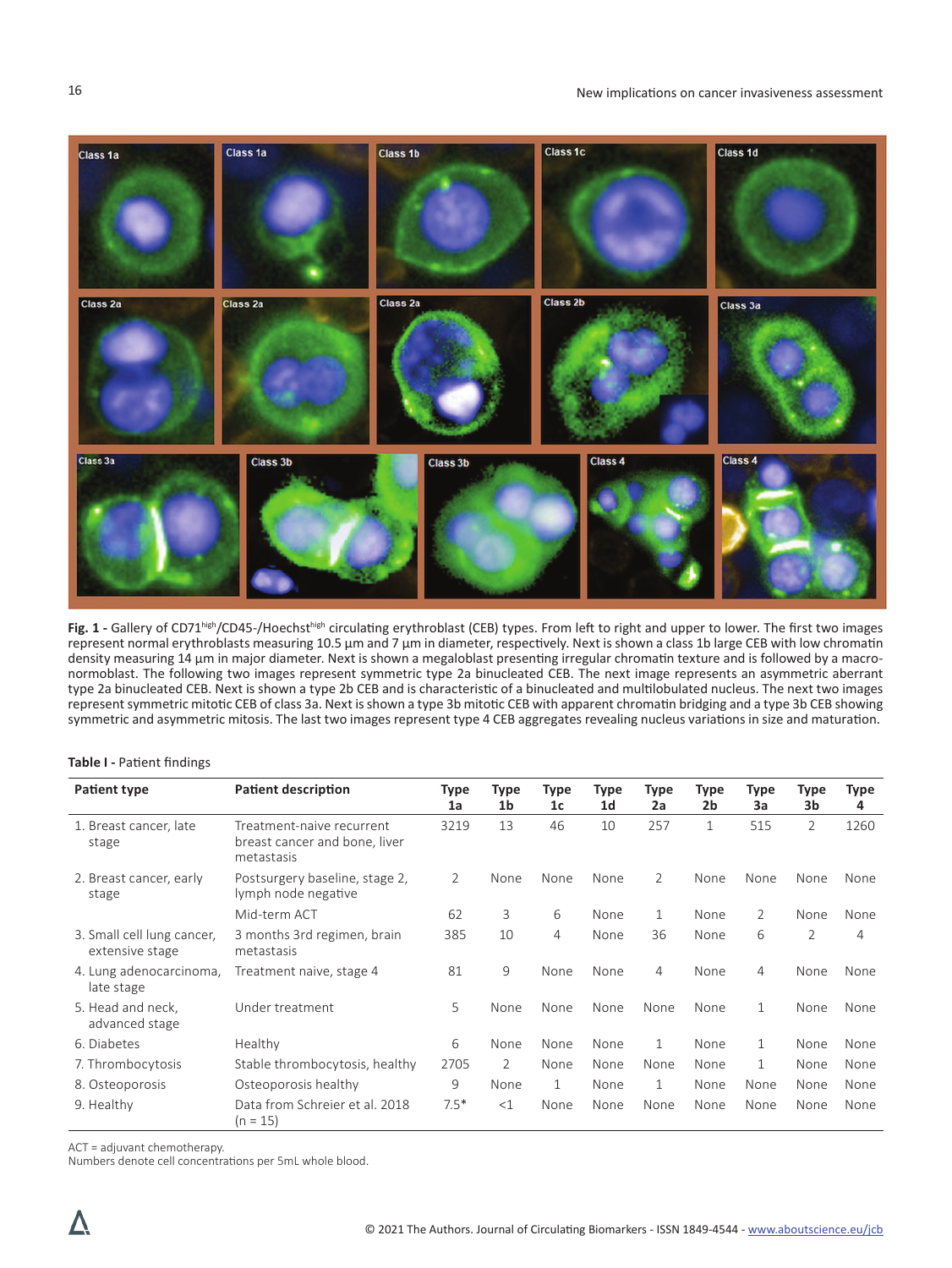so-called megaloblasts and macro-normoblasts, respectively. The finding of such abnormal morphologies in the circulation represents evidence of dyserythropoiesis and predicts a pathological state of the bone marrow (14,15). Megaloblasts show nucleocytoplasmic asynchrony and moderate to high and intracellular chromatin heterogeneity and high N/C ratio. Macro-normoblasts show no nucleocytoplasmic asynchrony, total condensation nuclei in a diameter of about 4  $\mu$ m to 6 µm, and a very low N/C ratio. Type 2 CEB denotes an apparently relatively frequent morphological abnormality in both nonmalignant and malignant diseases and is characterized by symmetric multi-nucleation in a single cell most likely ascribed to asynchronous mitosis. Type 2 CEB may also vary in size and shape and includes aberrant cell types containing nuclei that differ in size and maturation (Fig. 1). We further divided type 2 CEB into binucleated (type 2a) and multinucleated or multinuclear lobulation single cells (type 2b) following World Health Organization (WHO) descriptions of bone marrow erythroblast abnormality (16). Different underlying pathologies and/or stages may be causative of the number of nuclei in a single cell, for example, in the classification of congenital dyserythropoietic anemia in which types I–IV directly correlate with the number of erythroblast nuclei (17). Myelodysplastic syndromes may produce three or more nucleated, yet mostly binucleated erythroblasts (15). Type 3 CEB denotes cells in synchronous mitosis at various stages from metaphase till cytokinesis and seems to occur across disease types as frequent as type 2a CEB. This type could be further divided into symmetric (type 3a) and aberrant (type 3b) cell morphologies. The latter includes CEB pairs showing internuclear bridging or containing nuclei that differ in size, number, and maturation (Fig. 1). Type 4 comprises cells appearing in groups of at least three round or oval, normal or binucleated cells and represents the morphological aspect of a cell cluster. These cells may be seen to be in division or constitute a breakaway of aggregated erythroblasts from an erythroid island within the bone marrow. Type 4 CEB is only found in late-stage malignancies.

Apart from types 1a and b, all other herein reported types were not found in the healthy cohort (8) (Tab. I). Therefore CEB types 1c, d, 2, 3, and 4 are herein referred to as abnormal and would denote bone marrow defects to some extent. According to Table I, the CEB profile with regard to heterogeneity and cell number may be positively correlated with disease severity, suggesting a relatively high sensitivity toward slightest physiological imbalances of the bone marrow.

# **Discussion**

CRP is expected to convey a wealth of diagnostic information ascribed to lesion-associated cell egress into the blood stream or to tissue repair or maintenance. It is good to say that the rarest population of cells is most decisive for, and thus informative of, our health. Rare cells associated with tissue repair may comprise bone marrow-derived progenitor and stem cells. Those rare cells associated with lesions may comprise respective tissue-derived mature somatic cells, such as epithelial or endothelial cells. The diagnostic

exploitation of a single, a few, or all detectable circulating rare cells in a sample is referred to as cbLB. Our investigation in that field, in particular on the circulating CD71high phenotype, has revealed a staggering variety of morphologies across different diseases that are seemingly not associated with pathological erythropoiesis and seem to correspond to findings of erythroid abnormality as could be found in the bone marrow (15). Erythrobast abnormality has been rarely reported to circulate, and to the best of our knowledge only in case of diseases with underlying pathological erythropoiesis (18). Apart from systemic diseases, treatment by chemotherapy is known to elevate CEB concentration (11), suggesting that CEB abnormality in patient 3 may be caused or influenced by chemotherapy. The two samples of patient 2 before and during chemoadjuvant therapy, respectively, would also support chemotherapy-induced CEB elevation.

We would like to take the opportunity to suggest possible clinical usefulness of our findings. The assumption is that CEB abnormality would denote sufficient cytological evidence to diagnose bone marrow defects and would allow us to grade BMD based on cell quantity and type. Cell aberration, in particular, and/or the finding of type 4 CEB could provide evidence for the association with more severe BMD as has been found exclusively in metastatic cancer (patients 1 and 3). Our thoughts about CEB abnormality and the association with BMD may be supported by investigations of the bone marrow pathology reporting similar erythroblast abnormality in case of severe bone marrow diseases, such as leukemia or hereditary anemia (18-20).

When applied to cancer, in particular early stage cancer patients may benefit from correct assessment of individualized distant invasion profiles (21) however, conventional functional imaging methods are not capable of detecting potentially hazardous distant micro-metastasis. Also, the detection of circulating tumor cells (CTCs) only predicts metastases based on statistics (22,23). Moreover, bone marrow biopsy may provide pathological evidence of distant disease development at the individual level, yet is not routinely performed given the patient risk by the procedure and low discrimination power between dormant and active invasion. Positive findings of tumor cell dissemination at earliest stages were commonly reported from bone marrow biopsies (24-26). Despite the evidence to support prognostic significance in early-stage breast cancer patients (27-30), bone marrow micro-metastases assessment (BMMA) as prognostic marker for relapse was found invariant to existing treatment decision making and, thus, was not adopted into clinical routine ever since (31). Henceforth, the diagnostic question of BMMA and single-cell invasion must be shifted from the status of distant invasion to distant aggressiveness, that is, BMD. The detection of CEB via cbLB could be a wellsuited and better alternative to BMMA given the improved stratification power between dormant or inactive and active tumor cell invasion. We can expect from our data that dormant metastases would not produce marked CEB profiles and, vice versa, active disease would generate detectable CEB profiles. Finally, our BMD detection platform may tap into the exciting notion of CTC/DTC-guided treatment decision based on tumor evolution (32).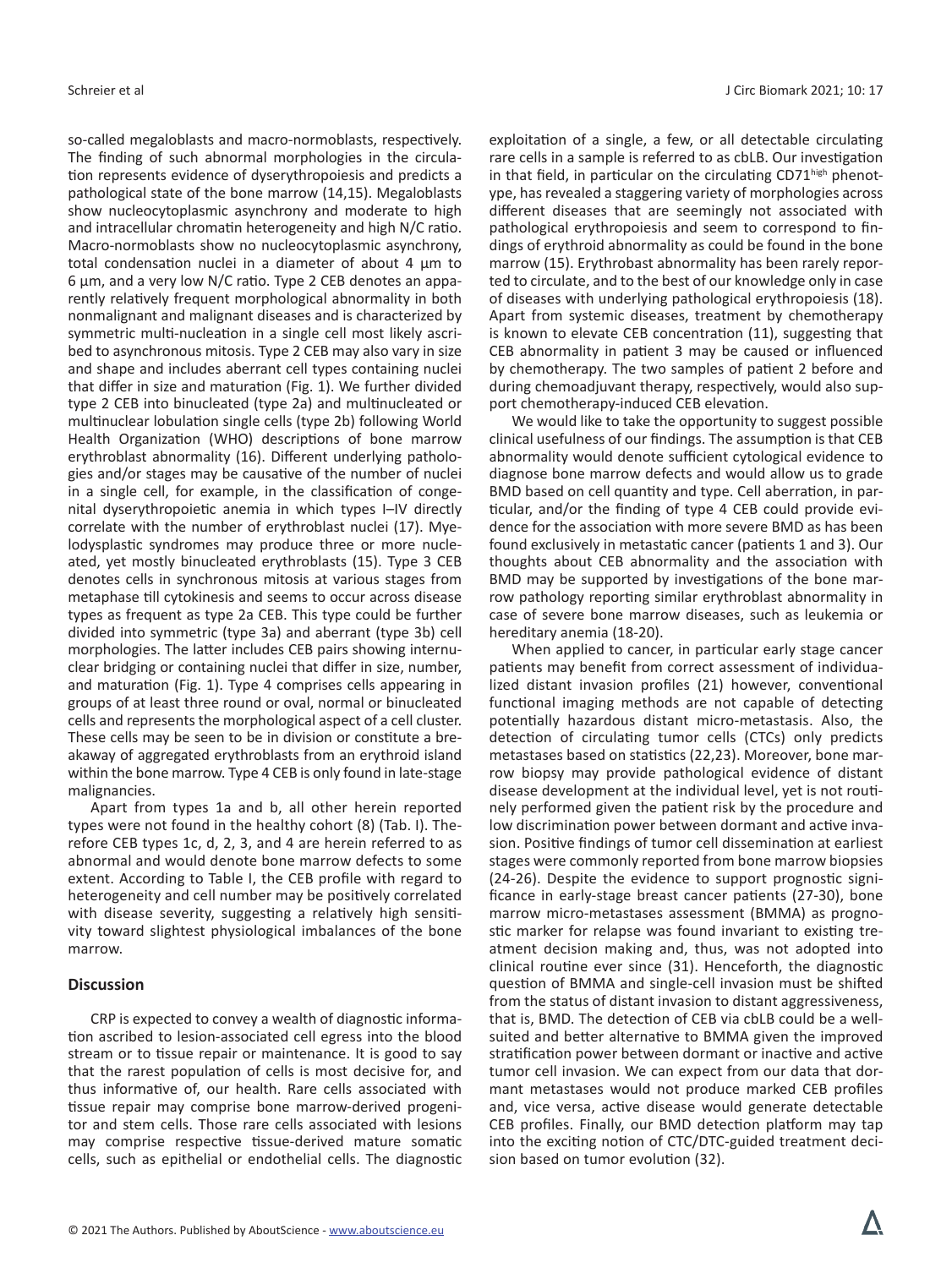### **Conclusion**

The study investigated circulating erythroid nucleated cells in the blood of healthy and afflicted individuals. Bone marrow-derived erythroblasts were identified in each blood donor by positive CD71 staining and typical erythroblast morphology confirming commonness as part of the blood rare cell population. Furthermore, abnormal erythroblast-like cells as known to the pathologist from bone marrow biopsies were found only in diseased individuals in this study. This report is mainly dedicated to the new finding of aberrant and mitotic erythroblast-like cells that are so far unknown to circulate in the blood of diseased individuals foremost in cancer patients. The cell abnormality could be coarsely classified into synchronous and asynchronous mitosis, respectively, and is likewise suspected to be bone marrow-derived, consequently indicating various degrees of BMD. A new cancer biomarker panel could be established in cbLB when used in combination with circulating epithelial cells as a potential detection and grading platform of cancer-associated active distant invasion.

#### **Acknowledgments**

We would like to give special thanks to Dr. Kanakorn Runglodvatana from Vajira Hospital, Bangkok, for providing head and neck cancer patient blood donation.

#### **Ethics Approval and Consent to Participate**

The study subject titled "Advancing cell-based liquid biopsy" was approved by the Mahidol University Central IRB, Mahidol University, with protocol number 2019/197.3007. All healthy donors were appointed, informed, and consented in written form. In case of the three cancer patient cases, study information was provided by the treating doctor and consent was given by the patient verbally, respectively during out patient consultation, due to very limited visitation time.

#### **Abbreviations**

 $ACT = adjuvant$  chemotherapy; BMD = bone marrow damage; BMMA = bone marrow micro-metastases assessment;  $cbLB = cell-based liquid biopy$ ;  $CEB = circulating$ erythroblast or circulating erythroblast-like cell; CTC = circulating tumor cell;  $DTC =$  disseminated tumor cells;  $H&N =$ head and neck cancer; N/C ratio: nucleus to cytoplasm ratio; RCP = rare cell population; SCLC = small cell lung cancer.

#### **Disclosures**

Conflict of interest: SS and SB are shareholders of the companies involved in the development and manufacturing of cell separation technology and biomarkers as was employed in this work.

Financial support: The study was partly funded by Mahidol University. Authors' contribution: SS conceived and designed the study, carried out imaging analysis, and drafted the manuscript. PrB carried out experimentation and took part in image analysis. PB reviewed the study and took part in drafting the manuscript. WA reviewed the study and took part in drafting the manuscript. WT advised the study, and drafted and reviewed the manuscript. All authors read and approved the final manuscript.

### **References**

- 1. Millner LM, Linder MW, Valdes R Jr. Circulating tumor cells: a review of present methods and the need to identify heterogeneous phenotypes. Ann Clin Lab Sci. 2013;43(3):295-304[. PubMed](https://www.ncbi.nlm.nih.gov/pubmed/23884225)
- 2. Alix-Panabières C, Pantel K. Clinical applications of circulating tumor cells and circulating tumor DNA as liquid biopsy. Cancer Discov. 2016;6(5):479-491. [CrossRef](https://doi.org/10.1158/2159-8290.CD-15-1483) [PubMed](https://www.ncbi.nlm.nih.gov/pubmed/26969689)
- 3. Allard WJ, Matera J, Miller MC, et al. Tumor cells circulate in the peripheral blood of all major carcinomas but not in healthy subjects or patients with nonmalignant diseases. Clin Cancer Res. 2004;10(20):6897-6904. [CrossRef](https://doi.org/10.1158/1078-0432.CCR-04-0378) [PubMed](https://www.ncbi.nlm.nih.gov/pubmed/15501967)
- 4. Bhakdi SC, Suriyaphol P, Thaicharoen P, et al. Accuracy of tumour-associated circulating endothelial cells as a screening biomarker for clinically significant prostate cancer. Cancers. 2019;11:1064. [CrossRef](https://doi.org/10.3390/cancers11081064) [PubMed](https://pubmed.ncbi.nlm.nih.gov/31357651/)
- 5. Jones ML, Siddiqui J, Pienta KJ, Getzenberg RH. Circulating fibroblast-like cells in men with metastatic prostate cancer. Prostate. 2013;73(2):176-181. [CrossRef](https://doi.org/10.1002/pros.22553) [PubMed](https://www.ncbi.nlm.nih.gov/pubmed/22718300)
- 6. Schreier S, Wannapong T. The blood circulating are cell population. What is it and what is it good for? Cells. 2020;9(4):790. [CrossRef](https://doi.org/10.3390/cells9040790) [PubMed](https://pubmed.ncbi.nlm.nih.gov/32218149/)
- 7. Fadini GP, Avogaro A. It is all in the blood: the multifaceted contribution of circulating progenitor cells in diabetic complica-tions. Exp Diabetes Res. 2012;2012:742976. [CrossRef](https://doi.org/10.1155/2012/742976) [PubMed](https://www.ncbi.nlm.nih.gov/pubmed/22548049)
- 8. Schreier S, Borwornpinyo S, Udomsangpetch R, Triampo W. An update of circulating rare cell types in healthy adult peripheral blood: findings of immature erythroid precursors. Ann Transl Med. 2018;6(20):406. [CrossRef](https://doi.org/10.21037/atm.2018.10.04) [PubMed](https://www.ncbi.nlm.nih.gov/pubmed/30498733)
- 9. Bessis M. L'ilot erythroblastique. Unite functionelle de la moelle osseuse. Rev Hematol (Paris). 1958;13:8-11.
- 10. Spike BT, Macleod KF. Effects of hypoxia on heterotypic macrophage interactions. Cell Cycle. 2007;6(21):2620-2624. [CrossRef](https://doi.org/10.4161/cc.6.21.4879) [PubMed](https://www.ncbi.nlm.nih.gov/pubmed/17873523)
- 11. Kobayashi Y, Takamatsu R, Sato S, et al. Erythroblast appearance associated with natalizumab. Mult Scler Relat Disord. 2019;29:145-147. [CrossRef](https://doi.org/10.1016/j.msard.2019.01.041) [PubMed](https://www.ncbi.nlm.nih.gov/pubmed/30711880)
- 12. Du R, Lu KV, Petritsch C, et al. HIF1a induces the recruitment of bone marrow-derived vascular modulatory cells to regulate tumor angiogenesis and invasion. Cancer Cell. 2008;13:206-220.
- 13. Sankaran VG, Orkin SH, Walkley CR. Rb intrinsically promotes erythropoiesis by coupling cell cycle exit with mitochondrial biogenesis. Genes Dev. 2008;22:463-475.
- 14. Downey H. The megaloblast-normoblast problem: a cytologic study. J Lab Clin Med. 1952;39(6):837-864. [PubMed](https://www.ncbi.nlm.nih.gov/pubmed/14938726)
- 15. Goasguen JE, Bennett JM, Bain BJ, et al; The International Working Group on Morphology of MDS. Dyserythropoiesis in the diagnosis of the myelodysplastic syndromes and other myeloid neoplasms: problem areas. Br J Haematol. 2018;182(4):526- 533. [CrossRef](https://doi.org/10.1111/bjh.15435) [PubMed](https://www.ncbi.nlm.nih.gov/pubmed/29917221)
- 16. Brunning RD, Orazi A, Germing U. Myelodysplastic syndromes/ neoplasms, overview. In: World health organization classification of tumours of haematopoietic and lymphoid tissues 2008.
- 17. Iolascon A, Heimpel H, Wahlin A, Tamary H. Congenital dyserythropoietic anemias: molecular insights and diagnostic approach. Blood. 2013;122(13):2162-2166. [CrossRef](https://doi.org/10.1182/blood-2013-05-468223) [PubMed](https://www.ncbi.nlm.nih.gov/pubmed/23940284)
- 18. Jaffray JA, Mitchell WB, Gnanapragasam MN, et al. Erythroid transcription factor EKLF/KLF1 mutation causing congenital dyserythropoietic anemia type IV in a patient of Taiwanese origin: review of all reported cases and development of a clinical diagnostic paradigm. Blood Cells Mol Dis. 2013;51(2):71-75. [CrossRef](https://doi.org/10.1016/j.bcmd.2013.02.006) [PubMed](https://www.ncbi.nlm.nih.gov/pubmed/23522491)
- 19. Zhao B, Liu H, Mei Y, et al. Disruption of erythroid nuclear opening and histone release in myelodysplastic syndromes. Cancer Med. 2019;8(3):1169-1174. [CrossRef](https://doi.org/10.1002/cam4.1969) [PubMed](https://www.ncbi.nlm.nih.gov/pubmed/30701702)